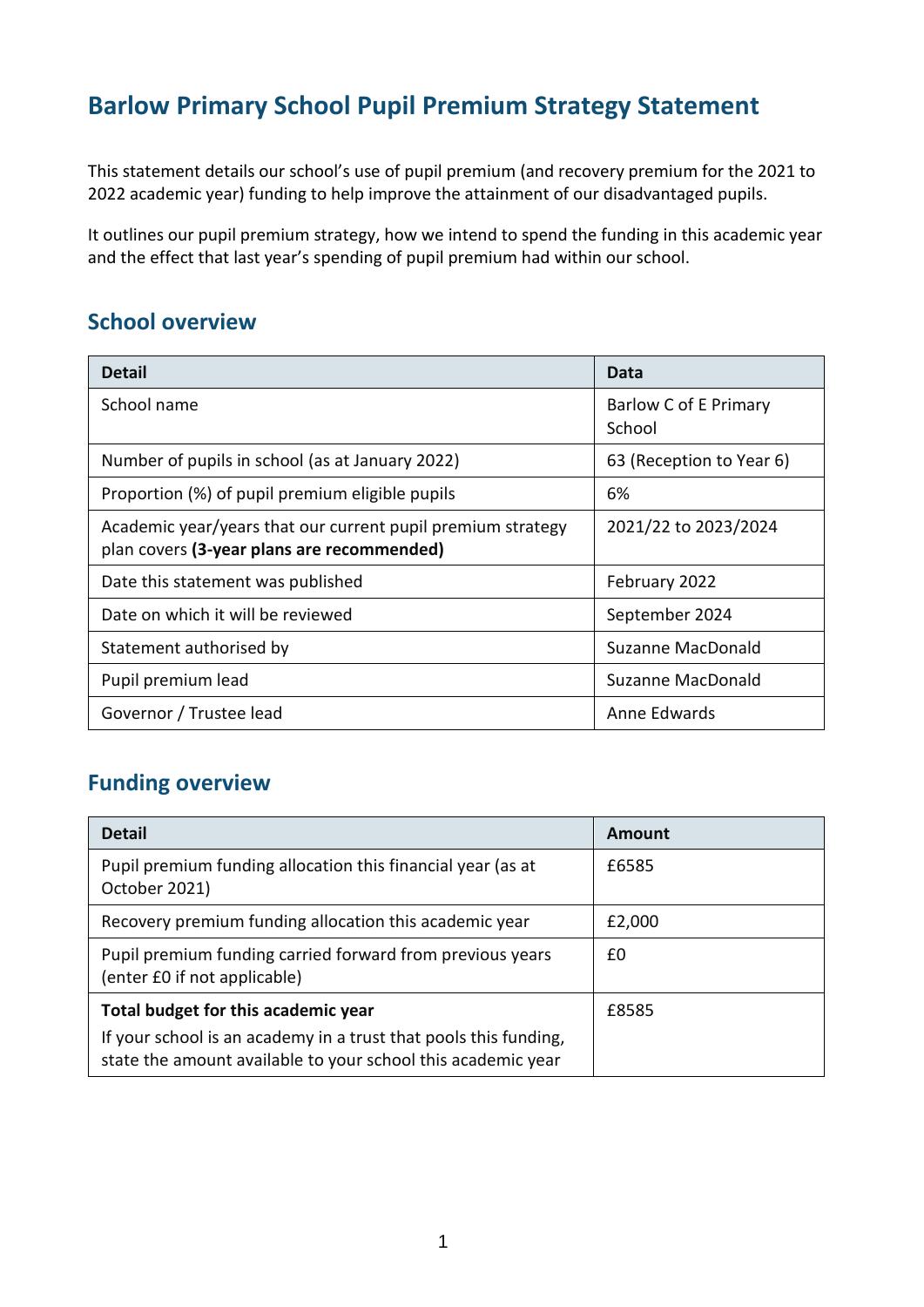# **Part A: Pupil premium strategy plan**

### **Statement of intent**

#### **Our ultimate objectives are:**

• To narrow the attainment gap between disadvantaged and non-disadvantaged pupils across the curriculum, particularly in writing.

• For all disadvantaged pupils in school to make or exceed nationally expected progress rates.

• To support our children's health and wellbeing to enable them to access learning at an appropriate level.

• To maximise partnership working with external agencies and parents to access support for families and young people, impacting positively upon their ability to make good progress.

#### **We aim to do this through:**

• Ensuring that teaching and learning opportunities meet the needs of all the pupils.

• Ensuring that appropriate provision is made for pupils who belong to vulnerable groups; this includes ensuring that the needs of socially disadvantaged pupils are adequately assessed and addressed.

• Providing quality CPD for all staff to raise the profile and attainment of students eligible for Pupil Premium funding within the school.

• Recognising that not all pupils who are socially disadvantaged are registered or qualify for free school meals.

• Providing a nurturing and supportive environment for all children, led by the pastoral support officer.

• Ensuring the structure of the curriculum enables all children to know more and remember more, with learning built systematically in all subjects in all year groups.

• Ensuring the strategic leadership of training and development for all adults across the school supports improved outcomes for all pupils. Pupil Premium can be used to support whole school areas of enhancement that will directly impact on provision for pupil premium children.

• Recognising that there are also a number of disadvantaged children who also have special educational needs. We therefore plan expenditure to combat the common barriers we see in school.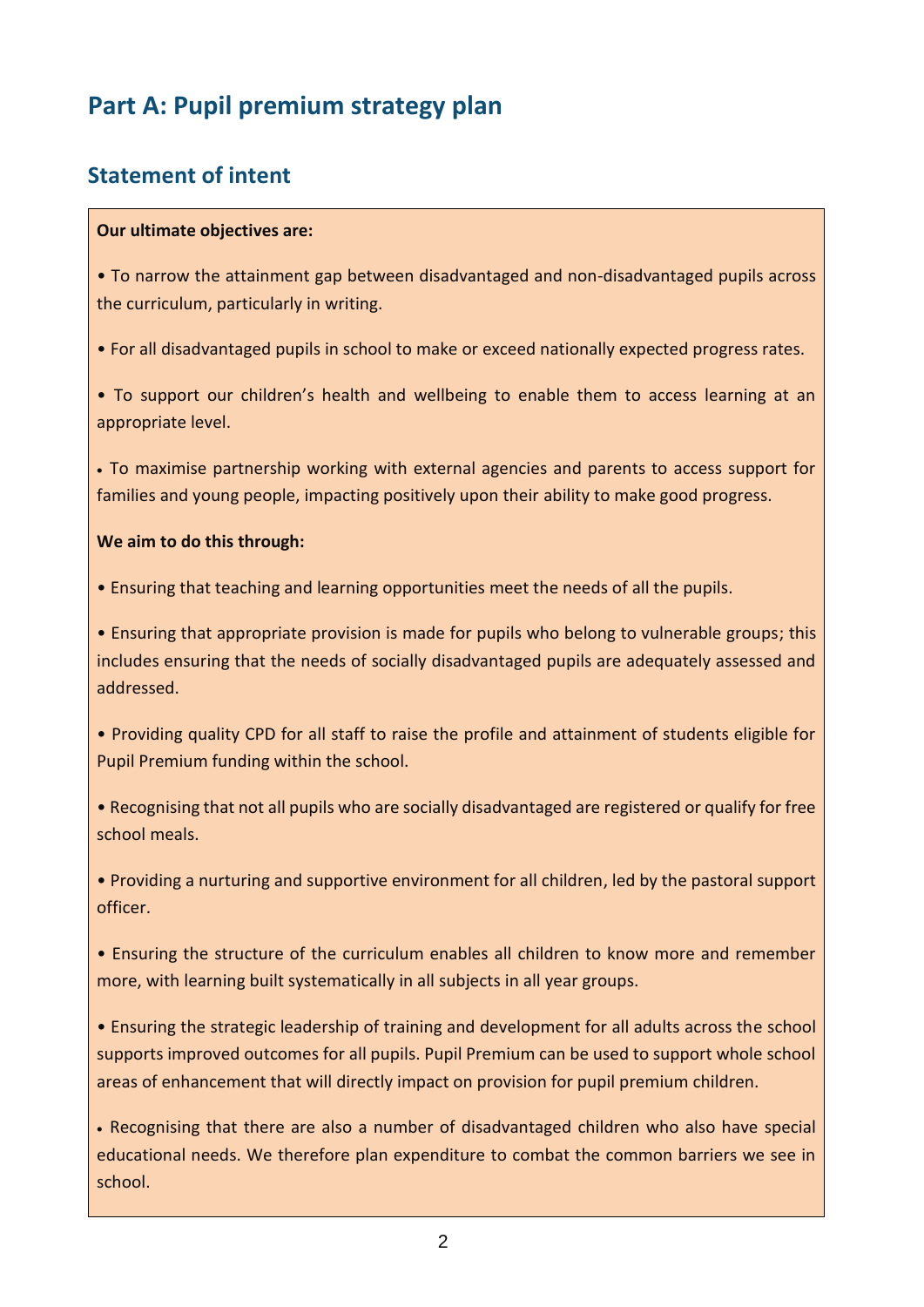#### **Achieving these objectives:**

The range of provision the school consider making for this group include, but are not limited to:

• Ensuring high-quality teaching is at the heart of our approach, with a focus on areas in which disadvantaged pupils require the most support.

• Quality training for staff, regular monitoring and targeted improvements to the classroom offer.

• Utilising the skills within the staff team to provide bespoke tutoring for key pupils to close the gap. This will be delivered through pre-teach and post-teach work alongside tutoring.

• Investment in resources to improve the quality of teaching and learning, particularly in the foundation subjects linked to the new Guerrilla curriculum.

• Providing an outstanding extra-curricular timetable. We do this by providing high quality music and art lessons to expose our disadvantaged children to high quality provision. In addition, we provide sports coaches to ensure physical development is prioritised, and we utilise funds to improve the school grounds for physical and social development.

• Additional learning support. This includes staff employed to work directly with vulnerable children including those with an EHCP or social worker. This includes pupils who require 1:1 support.

• Family support work - liaising directly with our vulnerable families, ensuring a delicate balance of support whilst operating in the role as a critical friend.

• Offer pastoral support for disadvantaged children; this includes ELSA and Compass Buzz trained staff, a senior mental health leader within school and training for our children, such as peer mediation and playground leaders.

• Effective partnership working with external professionals and parents to ensure quick and successful intervention to accelerate progress.

• Support payment for activities, educational visits and residentials, ensuring children have firsthand experiences to use in their learning in the classroom.

• Provide Breakfast Club for disadvantaged pupils to ease transition from home to school and allow children to be in a positive mind-set when approaching learning.

• Support vulnerable families to ensure the pupils reach their attendance target.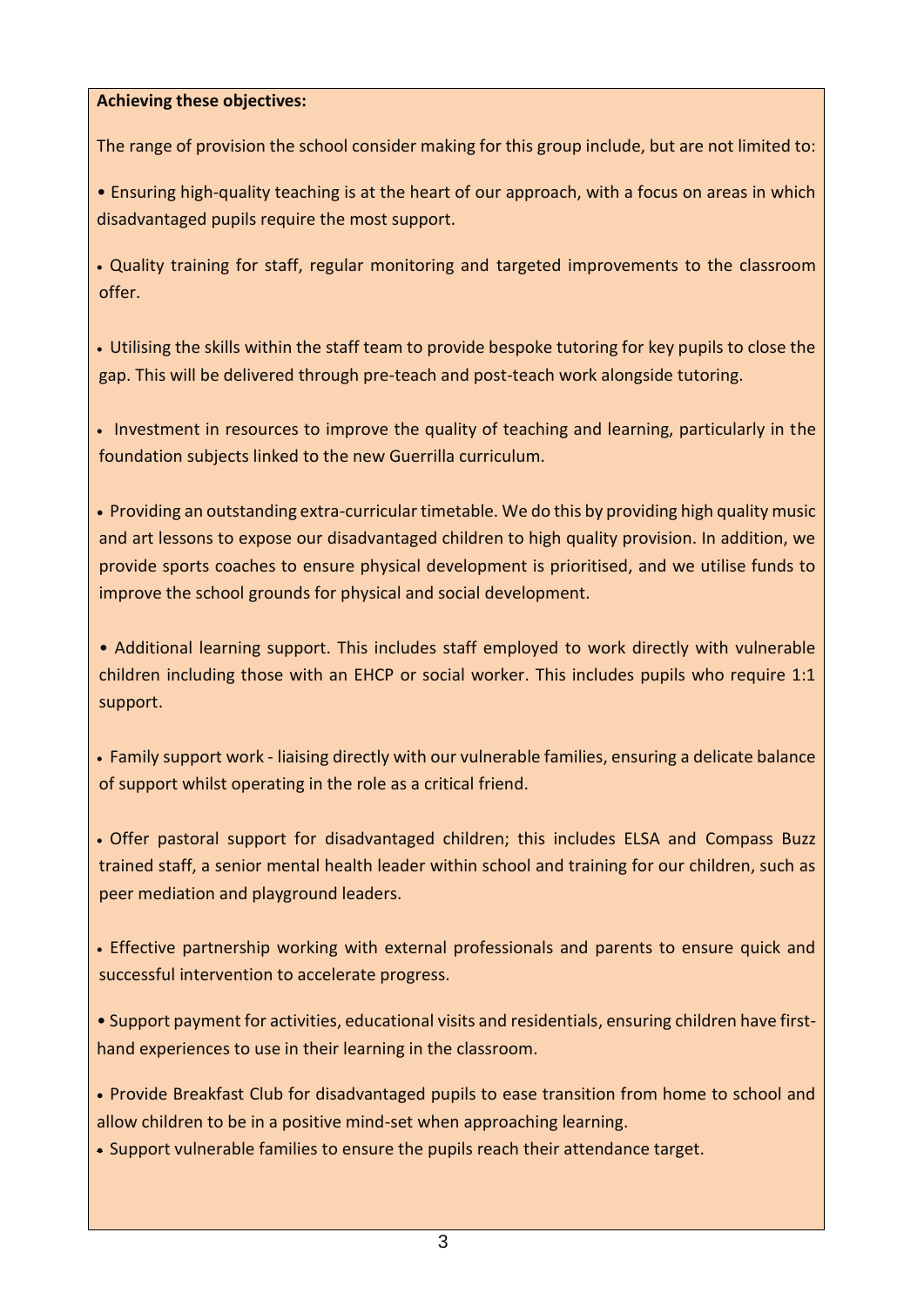# **Challenges**

This details the key challenges to achievement that we have identified among our disadvantaged pupils.

| <b>Challenge</b><br>number | <b>Detail of challenge</b>                                                                                                                                                                                                                                                                                                                                            |
|----------------------------|-----------------------------------------------------------------------------------------------------------------------------------------------------------------------------------------------------------------------------------------------------------------------------------------------------------------------------------------------------------------------|
| $\mathbf{1}$               | The education and wellbeing of many of our disadvantaged pupils have been<br>impacted upon by partial school closures to a greater extent than for other<br>pupils. These findings are supported by national studies. This has resulted in<br>significant knowledge gaps leading to pupils falling further behind age-related<br>expectations, especially in writing. |
| $\mathcal{P}$              | High levels of family support accessed across the school community resulting in<br>pupils who are emotionally and socially vulnerable which impacts on their<br>wellbeing and readiness to learn                                                                                                                                                                      |
| 3                          | Limited opportunity to engage with peers during the lockdowns as resulted in<br>stunted emotional maturity, impacting upon sustaining positive relationships<br>with their peers.                                                                                                                                                                                     |
| 4                          | Low attendance and persistent absenteeism of disadvantaged children.                                                                                                                                                                                                                                                                                                  |
| 5                          | A number of pupils from disadvantaged backgrounds also have additional needs<br>that reduce their rates of progress.                                                                                                                                                                                                                                                  |
| 6                          | Supporting staff effectively to teach mixed-aged classes when developing the<br>curriculum.                                                                                                                                                                                                                                                                           |

### **Intended outcomes**

This explains the outcomes we are aiming for **by the end of our current strategy plan**, and how we will measure whether they have been achieved.

| <b>Intended outcome</b>                                                  | Success criteria                                                                                               |
|--------------------------------------------------------------------------|----------------------------------------------------------------------------------------------------------------|
| Improved progress and attainment in writing<br>for disadvantaged pupils. | 100% of pupils make expected progress in<br>writing, and 30% make better than expected<br>progress in writing. |
|                                                                          | Year 6 Age-related expectations - 75%<br>Year 6 Greater Depth - 50%                                            |
|                                                                          | Year 2 Age-related expectations - 77%<br>Year 2 Greater Depth - 15%                                            |
|                                                                          | 90% of EYFS pupils to attain GLD in writing.                                                                   |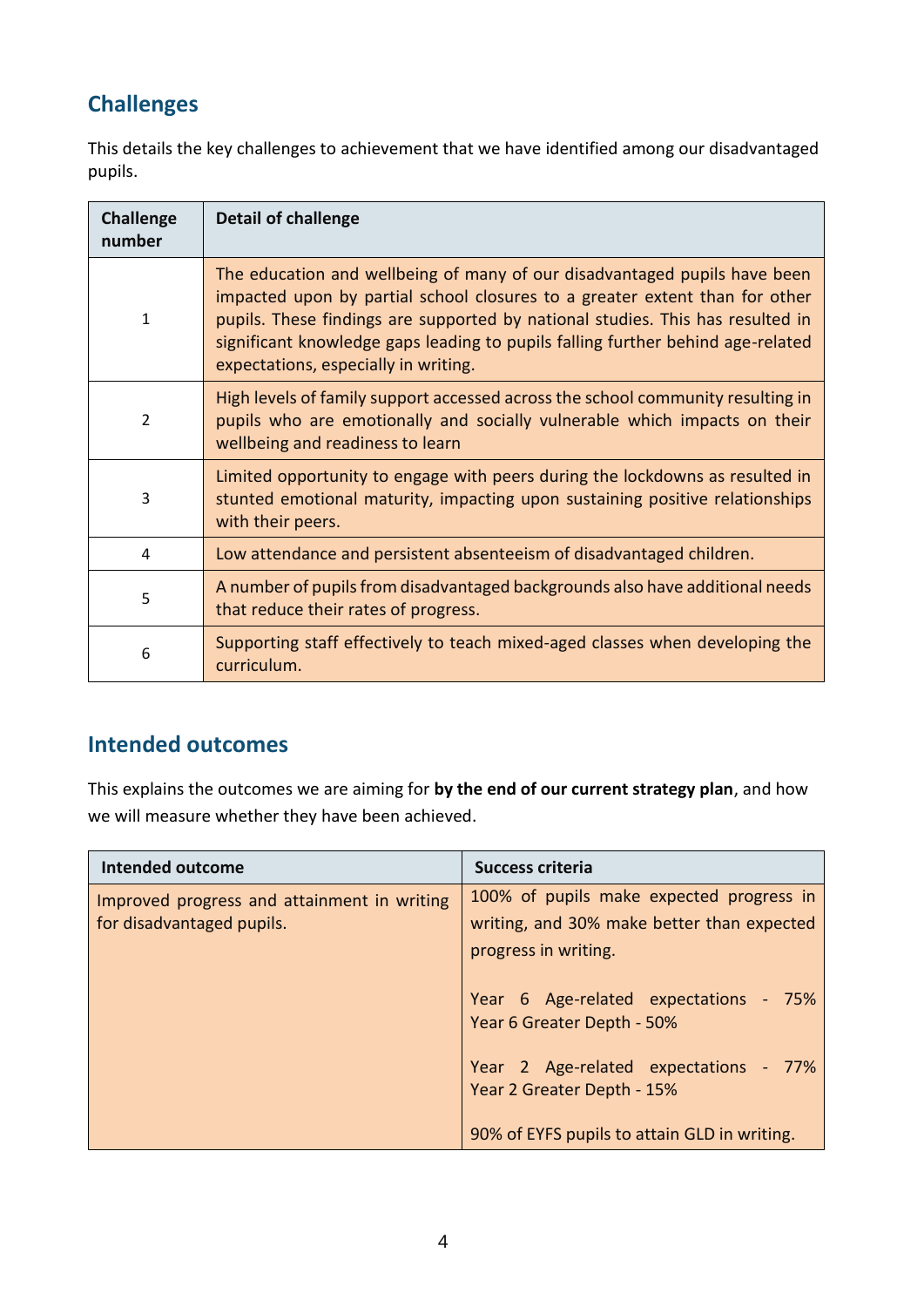| To develop and embed a knowledge-rich<br>curriculum throughout the school that leads to<br>a diminishing difference in progress between<br>disadvantaged children and other pupils in all<br>year groups.         | • High quality teaching of reading consistently<br>leads to strengthening outcomes for all<br>pupils.<br>• All relevant staff have received external<br>training and are delivering the Guerrilla<br>curriculum effectively, impacting upon the<br>children learning, knowing and remembering<br>more.<br>• All Teachers have received targeted CPD in<br>the use of the Mastery approach in<br>foundation<br>subject<br>lessons.<br>• Key knowledge for topics identified in each<br>curriculum subject, knowledge organisers to<br>be developed to support the retention of key<br>information.<br>• Subject leaders have a clear progression of<br>knowledge and skills for their curriculum<br>areas. |
|-------------------------------------------------------------------------------------------------------------------------------------------------------------------------------------------------------------------|-----------------------------------------------------------------------------------------------------------------------------------------------------------------------------------------------------------------------------------------------------------------------------------------------------------------------------------------------------------------------------------------------------------------------------------------------------------------------------------------------------------------------------------------------------------------------------------------------------------------------------------------------------------------------------------------------------------|
| To ensure that provision across the school for<br>disadvantaged pupils experiencing SEMH<br>difficulties leads to improved outcomes for<br>these children through increased resilience<br>and readiness to learn. | • Pastoral support staff have been appointed<br>(Pastoral Support Officer plus a TA pastoral<br>lead at each school).<br>· Pastoral provision is established and<br>embedded within the day to day life of the<br>school.<br>. Training for all staff to identify families and<br>pupils who need support, leading to quicker<br>responses and impact.<br>· Pupil mental health needs are addressed<br>with families and partner agencies, impacting<br>upon improved attendance and progress.<br>• ELSA training has been completed and is<br>affecting good outcomes for pupils with<br><b>SEMH difficulties.</b><br>• 'Continuum of need' established routinely<br>across the school.                  |
| All disadvantaged pupils will meet national<br>expectations for attendance/persistent<br>absence.                                                                                                                 | · Disadvantaged pupils will increase to 93%<br>and above, increasing term on term.<br>• Monitoring of attendance by the Executive<br>Headteacher and Pastoral Support Officer<br>brings about an increase in PP pupils'<br>attendance and a decrease in persistent<br>absence.                                                                                                                                                                                                                                                                                                                                                                                                                            |
| Improved engagement with families and<br>external agencies, removing barriers to<br>learning.                                                                                                                     | Vulnerable pupils with low attendance<br>improve to 93%, resulting in these pupils<br>making expected progress.<br>Referrals are engaged with impacting upon<br>support in the home for families. Pupils make                                                                                                                                                                                                                                                                                                                                                                                                                                                                                             |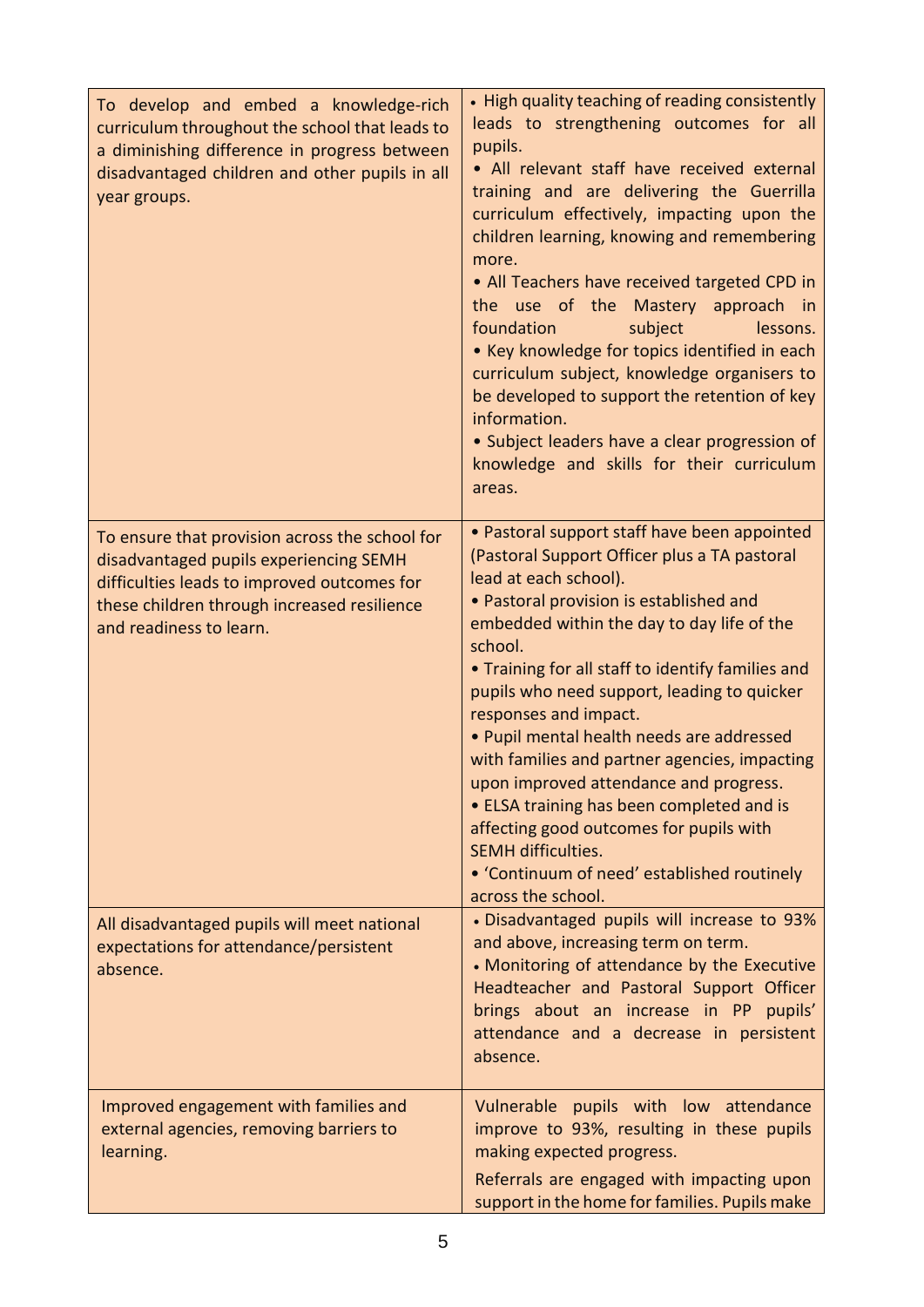| expected progress and pupil emotional well- |  |  |
|---------------------------------------------|--|--|
| being improves, captured in pupil voice     |  |  |
| questionnaires and engagement in teaching   |  |  |
| time.                                       |  |  |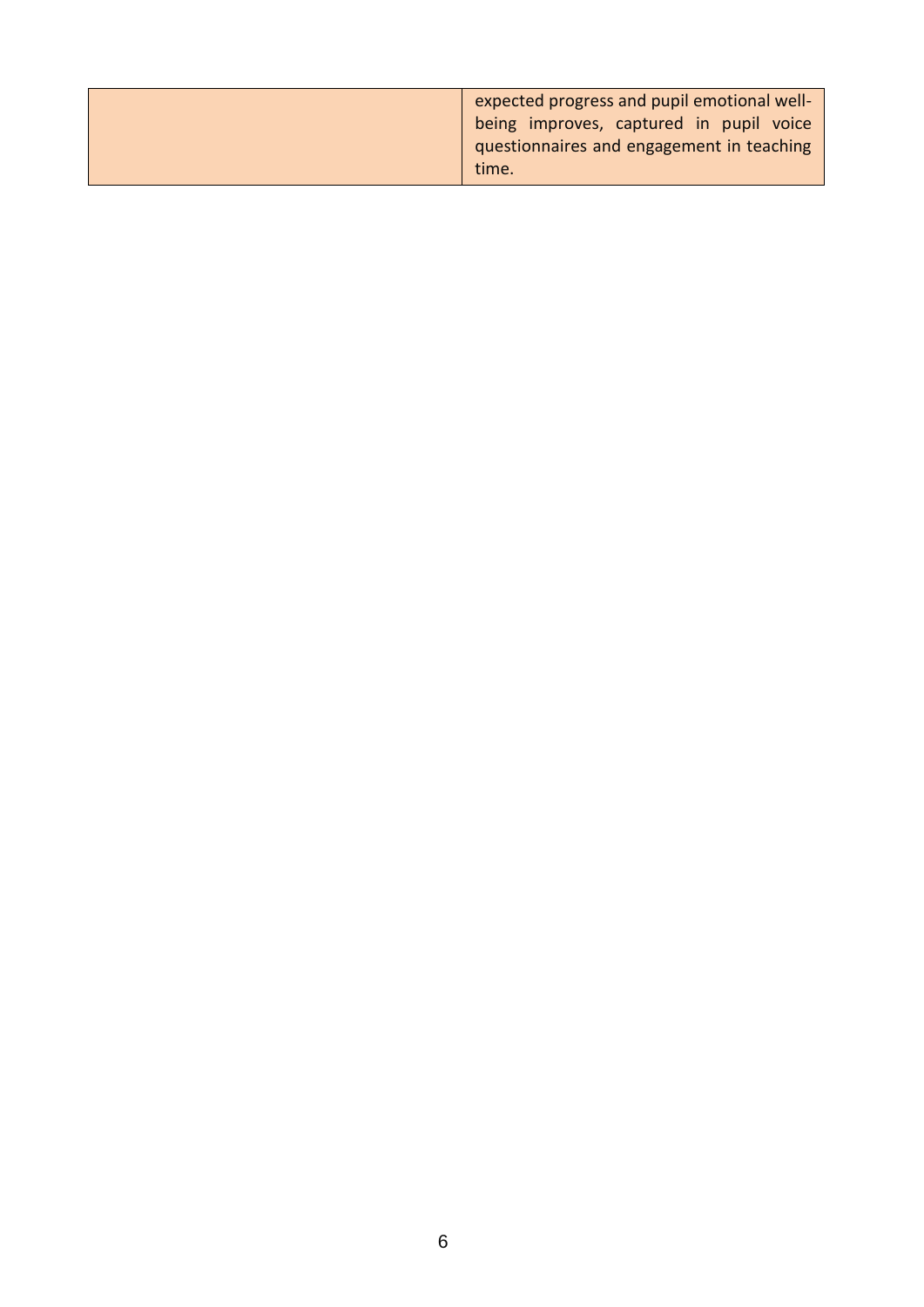# **Activity in this academic year**

This details how we intend to spend our pupil premium (and recovery premium funding) **this academic year** to address the challenges listed above.

### **Teaching (for example, CPD, recruitment and retention)**

Budgeted cost: £1000

| <b>Activity</b>                                                                                                                                                                                                                                                 | <b>Evidence that supports this approach</b>                                                                                                                                                                                                                                                                                                                                                                                                                                                                                                                                                                                                                                                                                                                                                                                                        | <b>Challenge</b><br>number(s)<br>addressed |
|-----------------------------------------------------------------------------------------------------------------------------------------------------------------------------------------------------------------------------------------------------------------|----------------------------------------------------------------------------------------------------------------------------------------------------------------------------------------------------------------------------------------------------------------------------------------------------------------------------------------------------------------------------------------------------------------------------------------------------------------------------------------------------------------------------------------------------------------------------------------------------------------------------------------------------------------------------------------------------------------------------------------------------------------------------------------------------------------------------------------------------|--------------------------------------------|
| Identifying the gaps in<br>learning for pupils, using<br>age-standardised tests -<br>PIRA and PUMA tests and<br>phonic screening, with all<br>pupils in years 2-6, on a<br>termly basis.<br>Staff supported to address<br>gaps in learning through<br>training. | Standardised tests provide accurate and<br>reliable information regarding gaps in<br>children's understanding. They identify in<br>which areas pupils require support so that<br>interventions can be tailored accordingly.<br>See EEF Evidence on diagnostic assessment:<br><b>High-quality teaching   EEF</b><br>(educationendowmentfoundation.org.uk)                                                                                                                                                                                                                                                                                                                                                                                                                                                                                           | 1, 5, 6                                    |
| <b>Targeted CPD in</b><br>curriculum development<br>(Guerrilla Curriculum) to<br>support retrieval so<br>children know more and<br>remember more.<br>EYFS CPD in place for new<br>TA's in Class 1, led by the<br>newly appointed EYFS<br>leader.                | High-quality CPD for teachers has a significant<br>effect on pupils' learning outcomes. CPD<br>programmes have the potential to close the<br>gap between beginner and more experienced<br>teachers: the impact of CPD on pupil outcomes<br>(effect size 0.09) compares to the impact of<br>having a teacher with ten years' experience<br>rather than a new graduate (0.11). CPD also<br>has similar attainment effects to those<br>generated by large, structural reforms to the<br>school system (0.1).<br>Evidence suggests that quality CPD has a<br>greater effect on pupil attainment than other<br>interventions schools may consider, such as<br>implementing performance-related pay for<br>teachers or lengthening the school day.<br>https://epi.org.uk/publications-and-<br>research/effectshigh-quality-professional-<br>development/ | 1, 5, 6                                    |
| Deputy head to work with<br>newly appointed SENDCO,<br>training her to monitor and                                                                                                                                                                              | The deputy (current SENDCO) will spend the<br>academic year coaching and mentoring the<br>newly appointed SENDCO in order to hand                                                                                                                                                                                                                                                                                                                                                                                                                                                                                                                                                                                                                                                                                                                  | 1, 5, 6                                    |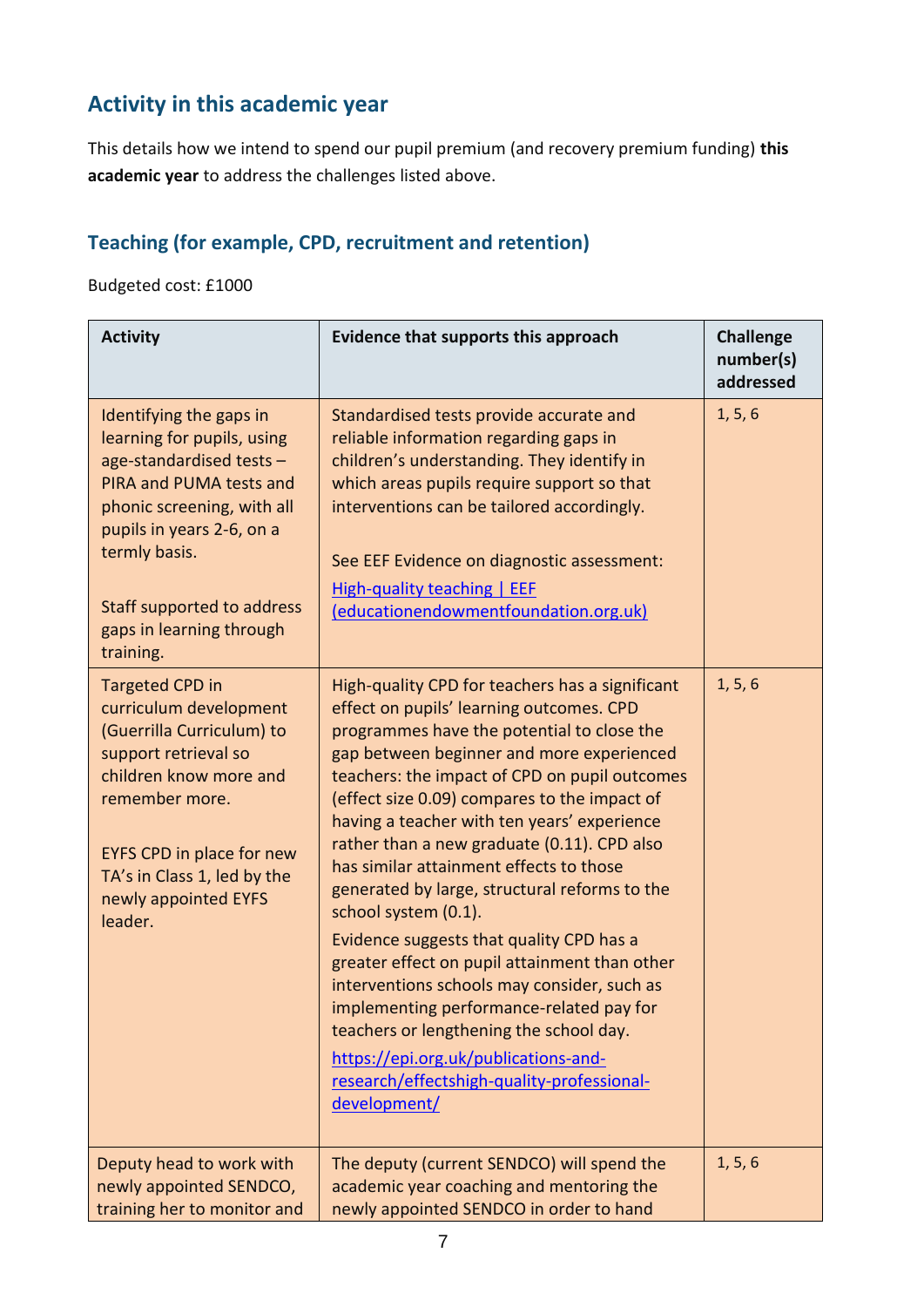| improve the teaching and | over effectively, impacting positively upon   |  |
|--------------------------|-----------------------------------------------|--|
| learning for PP and      | quality support for SEND pupils.              |  |
|                          |                                               |  |
| vulnerable pupils with   |                                               |  |
| additional SEND needs.   |                                               |  |
|                          | The new SENDCO will have a thorough           |  |
|                          | understanding of how to monitor, support and  |  |
|                          | challenge staff, ensuring that the correct    |  |
|                          | support is in place for the most vulnerable   |  |
|                          |                                               |  |
|                          | learners.                                     |  |
|                          |                                               |  |
|                          | https://d2tic4wvo1iusb.cloudfront.net/guidanc |  |
|                          |                                               |  |
|                          | $e-$                                          |  |
|                          | reports/send/EEF High Quality Teaching for    |  |
|                          | Pupils with SEND.pdf                          |  |
|                          |                                               |  |
|                          |                                               |  |

# **Targeted academic support (for example, tutoring, one-to-one support structured interventions)**

Budgeted cost: £5345

| <b>Activity</b>                                                                                                                                                                                                                                                                                                                                     | Evidence that supports this approach                                                                                                                                                                                                                                                                        | <b>Challenge</b><br>number(s)<br>addressed |
|-----------------------------------------------------------------------------------------------------------------------------------------------------------------------------------------------------------------------------------------------------------------------------------------------------------------------------------------------------|-------------------------------------------------------------------------------------------------------------------------------------------------------------------------------------------------------------------------------------------------------------------------------------------------------------|--------------------------------------------|
| <b>School based</b><br>interventions<br>TA's trained and<br>strategically deployed<br>across school to ensure<br>maximum impact.<br><b>Decisions about class</b><br>evidence-based                                                                                                                                                                  | The EEF toolkit recommends the use of timely,<br>evidence-based interventions led by qualified<br>staff as the most effective use of interventions<br>support.<br>https://educationendowmentfoundation.org.u<br>k/support-for-schools/school-improvement-<br>planning/2-targeted-academic-support           | 1, 5, 6                                    |
| interventions delegated to<br>class teachers; to be based<br>on data drivers and in<br>conjunction with SLT after<br><b>Pupil Progress meetings.</b><br>TA's used widely for<br>focused interventions and<br>more generally in maths<br>lessons to ensure that the<br>same day intervention<br>approach used to target<br>children during the class | EEF evidences that Phonics has a positive<br>impact overall (+5 months) with very extensive<br>evidence and is an important component in the<br>development of early reading skills, particularly<br>for children from disadvantaged backgrounds.<br>Phonics   EEF<br>(educationendowmentfoundation.org.uk) |                                            |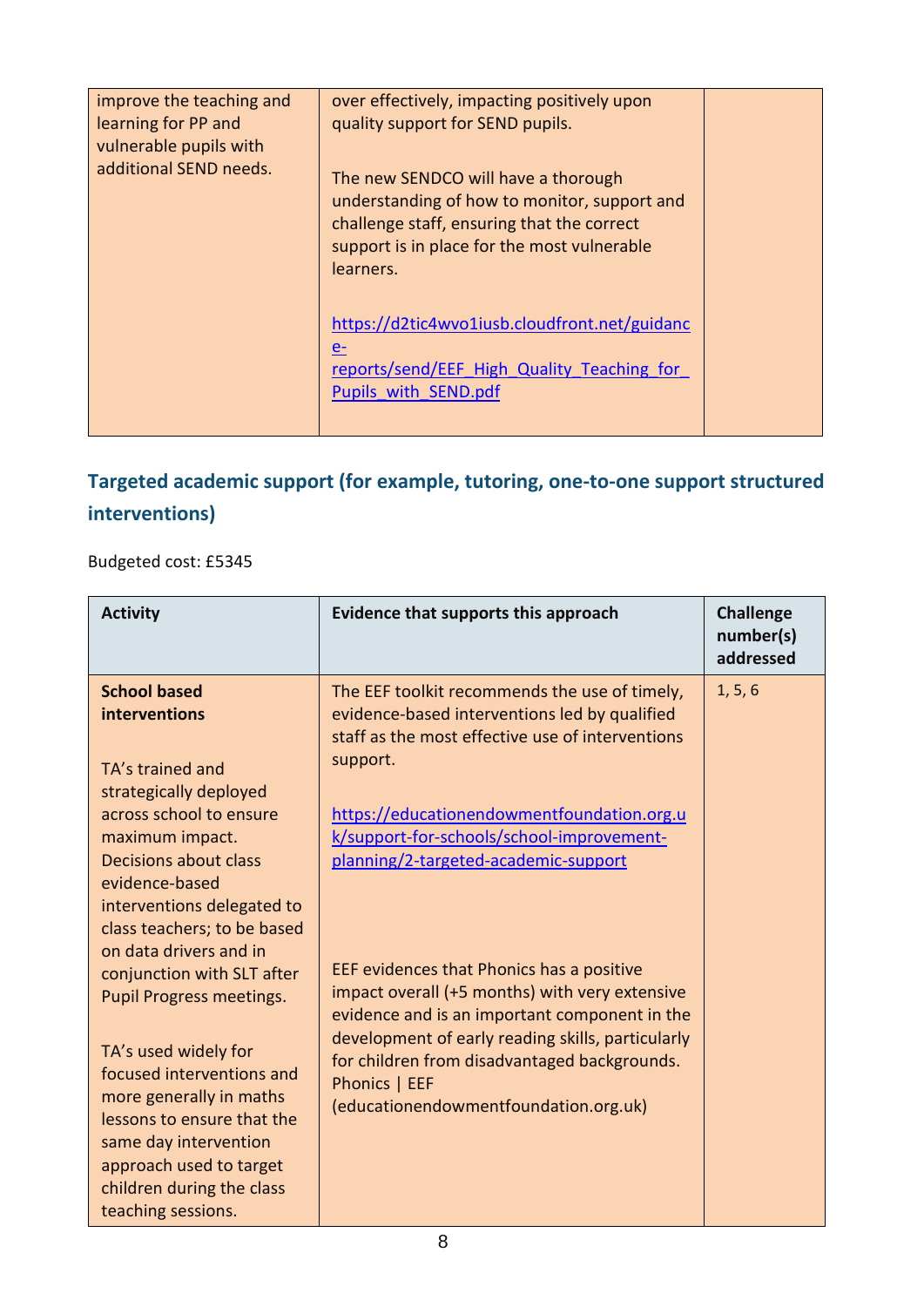| Pre- and post-teaching<br>strategies used by staff<br>daily.<br>Specific additional 1:1<br>support for pupils<br>requiring a more tailored<br>support approach.                                                                              |                                                                                                                                                                                                                                                             |     |
|----------------------------------------------------------------------------------------------------------------------------------------------------------------------------------------------------------------------------------------------|-------------------------------------------------------------------------------------------------------------------------------------------------------------------------------------------------------------------------------------------------------------|-----|
| Children to access learning<br>platforms as regularly as<br>possible during the school<br>day (and at home) inc. Bug<br>Club, Times Table<br>Rockstars, Purple Mash                                                                          |                                                                                                                                                                                                                                                             |     |
| <b>Class teachers are</b><br>upskilled to use focus<br>education cards to identify<br>and plug gaps.                                                                                                                                         |                                                                                                                                                                                                                                                             |     |
| School-led tutoring for<br>pupils whose education<br>has been most impacted<br>by the pandemic. A<br>significant proportion of<br>the pupils who receive<br>tutoring will be<br>disadvantaged, including<br>those who are high<br>attainers. | Tuition targeted at specific needs and<br>knowledge gaps can be an effective method to<br>support low attaining pupils or those falling<br>behind, both one-to-one: One to one tuition<br>One to one tuition   EEF<br>(educationendowmentfoundation.org.uk) | 1,5 |

## **Wider strategies (for example, related to attendance, behaviour, wellbeing)**

## Budgeted cost: £2250

| <b>Activity</b>                                                                                         | Evidence that supports this approach                                                                                                                                                        | <b>Challenge</b><br>number(s)<br>addressed |
|---------------------------------------------------------------------------------------------------------|---------------------------------------------------------------------------------------------------------------------------------------------------------------------------------------------|--------------------------------------------|
| <b>Retain the Pastoral Support</b><br>Officer to work full-time<br>permanently in and<br>enhanced role. | Parental engagement has a positive impact<br>on average of 4 months' additional progress.<br>It is crucial to consider how to engage with all<br>parents to avoid widening attainment gaps. | 2, 3, 4                                    |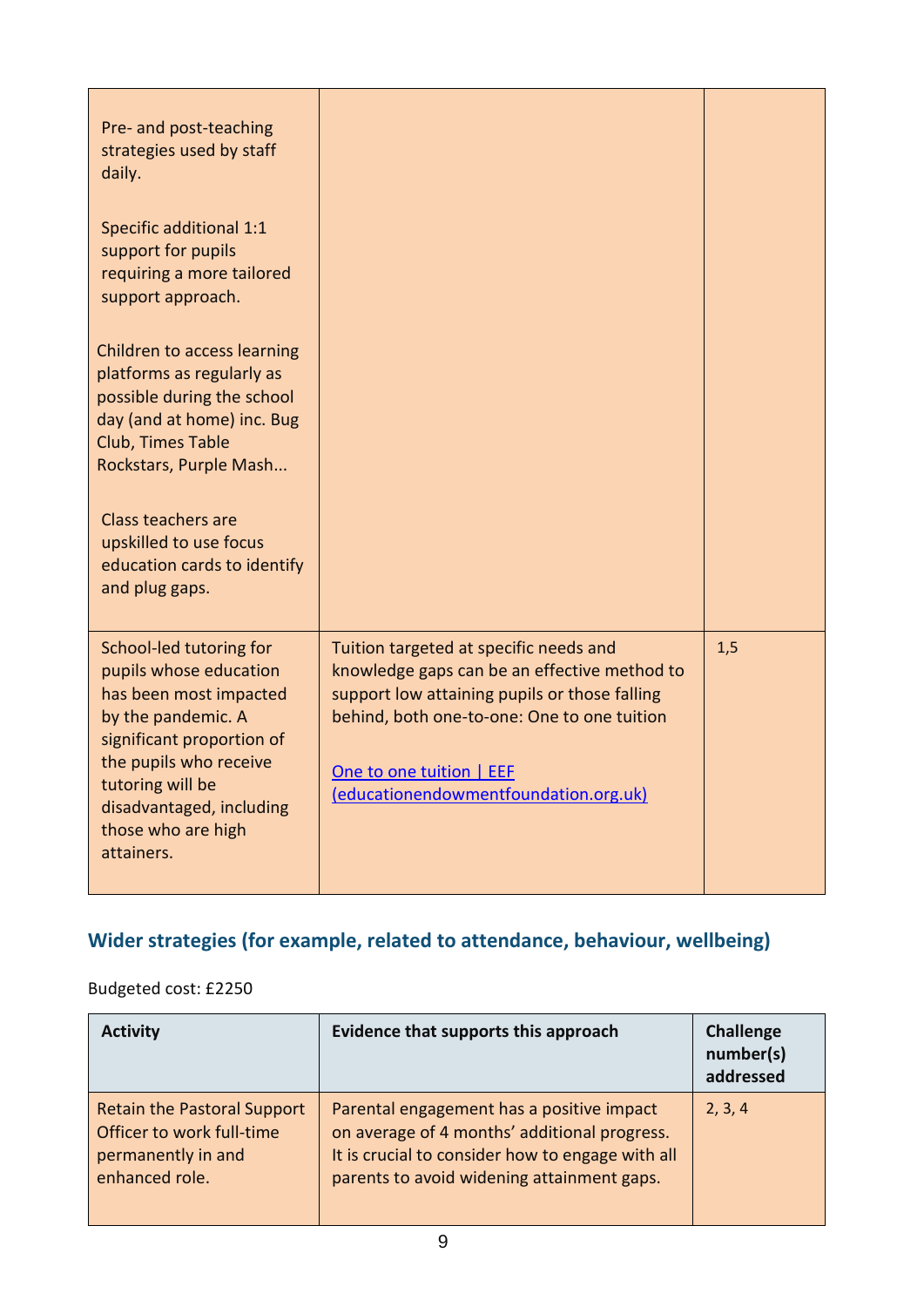| Increase the pastoral team<br>by recruiting a pastoral<br>lead at the school to<br>deliver SEMH interventions<br>daily.                                                                  | https://educationendowmentfoundation.org.<br>uk/education-evidence/teaching-learning-<br>toolkit/parental-engagement                                                                                                                                                                                                               | 2, 3, 4 |
|------------------------------------------------------------------------------------------------------------------------------------------------------------------------------------------|------------------------------------------------------------------------------------------------------------------------------------------------------------------------------------------------------------------------------------------------------------------------------------------------------------------------------------|---------|
| Whole staff training on<br>behaviour management<br>and wellbeing approaches<br>with the aim of developing<br>our school ethos and<br>improving behaviour and<br>wellbeing across school. | Both targeted interventions and universal<br>approaches can have positive overall effects:<br><b>Behaviour interventions   EEF</b><br>(educationendowmentfoundation.org.uk)                                                                                                                                                        | 2, 3, 4 |
| Other pastoral support                                                                                                                                                                   | Opportunities to join peers on residentials<br>impacts positively upon engagement, life<br>skills and learning.                                                                                                                                                                                                                    | 3,5     |
| Therapy dog and healthy<br>school sessions                                                                                                                                               | Pupils who receive good nourishment at<br>school are able to sustain increased<br>concentration, impacting upon progress.<br>Therapy dog support pupils to emotionally<br>regulate and support with reluctant readers,<br>impacting upon reading progress and de-<br>escalation strategies, impacting upon positive<br>behaviours. |         |
|                                                                                                                                                                                          | https://educationendowmentfoundation.org.<br>uk/guidance-for-teachers/life-skills-<br>enrichment                                                                                                                                                                                                                                   |         |

## **Total budgeted cost: £ 8585**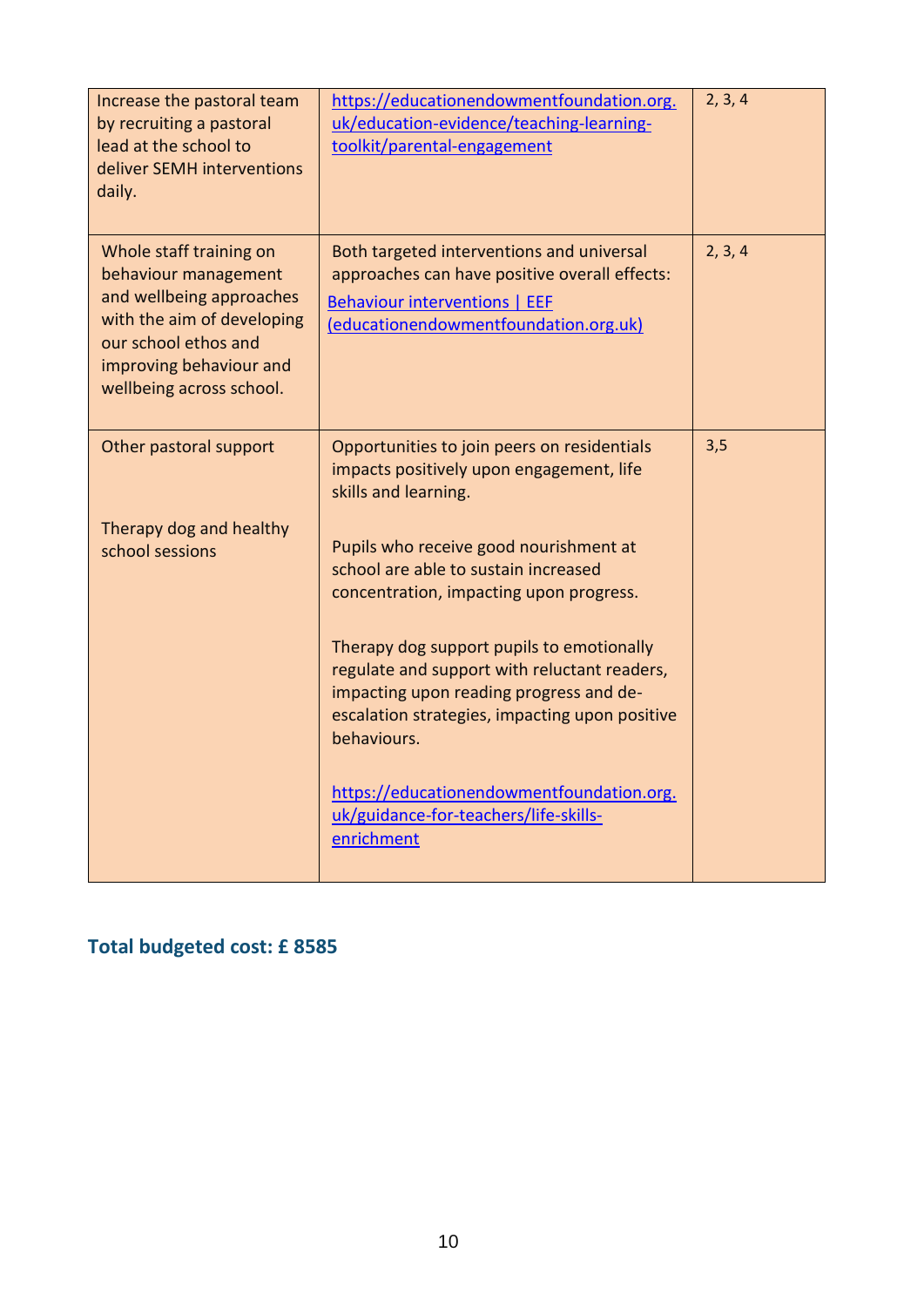# **Part B: Review of outcomes in the previous academic year**

### **Pupil premium strategy outcomes**

This details the impact that our pupil premium activity had on pupils in the 2020 to 2021 academic year.

Our internal assessments during 2020/2021 suggest that the performance of disadvantage pupils perform at varying abilities in reading, writing and maths in the different year groups. There is no common trend or pattern of year groups that are considerably above or below the national data. Assessment of the reasons for these outcomes indicates restrictions and limitations of attendance and consistency of provision due to Covid-19 impact which has disrupted all subject areas throughout the school in varying degrees. As evidenced in schools across the country, school closure was most detrimental to our disadvantaged pupils, and they were not able to benefit from our pupil premium funded improvements to teaching and targeted interventions to the degree we had intended. The impact was mitigated by our resolution to maintain a high-quality curriculum, including during periods of partial closure, which was aided by the use of online resources such MS Teams and Tapestry to ensure that our children received a curriculum at home following what would have been delivered in school. The key driving success during this time was the impact of our pastoral support officer. Our review of last years pupil premium strategy is:

SupportFundingImpact

ATA SEN £2345 To directly support a child in school with 1:1 support to ensure progress is maintained in line with expectations.

Pastoral Support Worker **E6056** To employ a Pastoral Support Worker to help support families with social, emotional and mental health needs, thereby positively impacting on the pupil's health and wellbeing and progress in school.

SENCO £1027 To help fund the skills of a federation SENCO to ensure the provision in each class is matched to children with additional needs.

Breakfast Club & milk £142 To offer free Breakfast Club and milk to pupil premium children should they request it.

ELSA £1260 To help fund an Emotional Literacy Support Assistant to deliver sessions each week to children who are need of emotional support.

Therapy Dog £513 To help fund an ATA and her therapy dog visit school regularly to meet and chat to children, 'listen' to readers, encourage exercise by walking Twig around the field, and offer a non-judgmental ear to children who need to let off steam.

Total allocated £11,343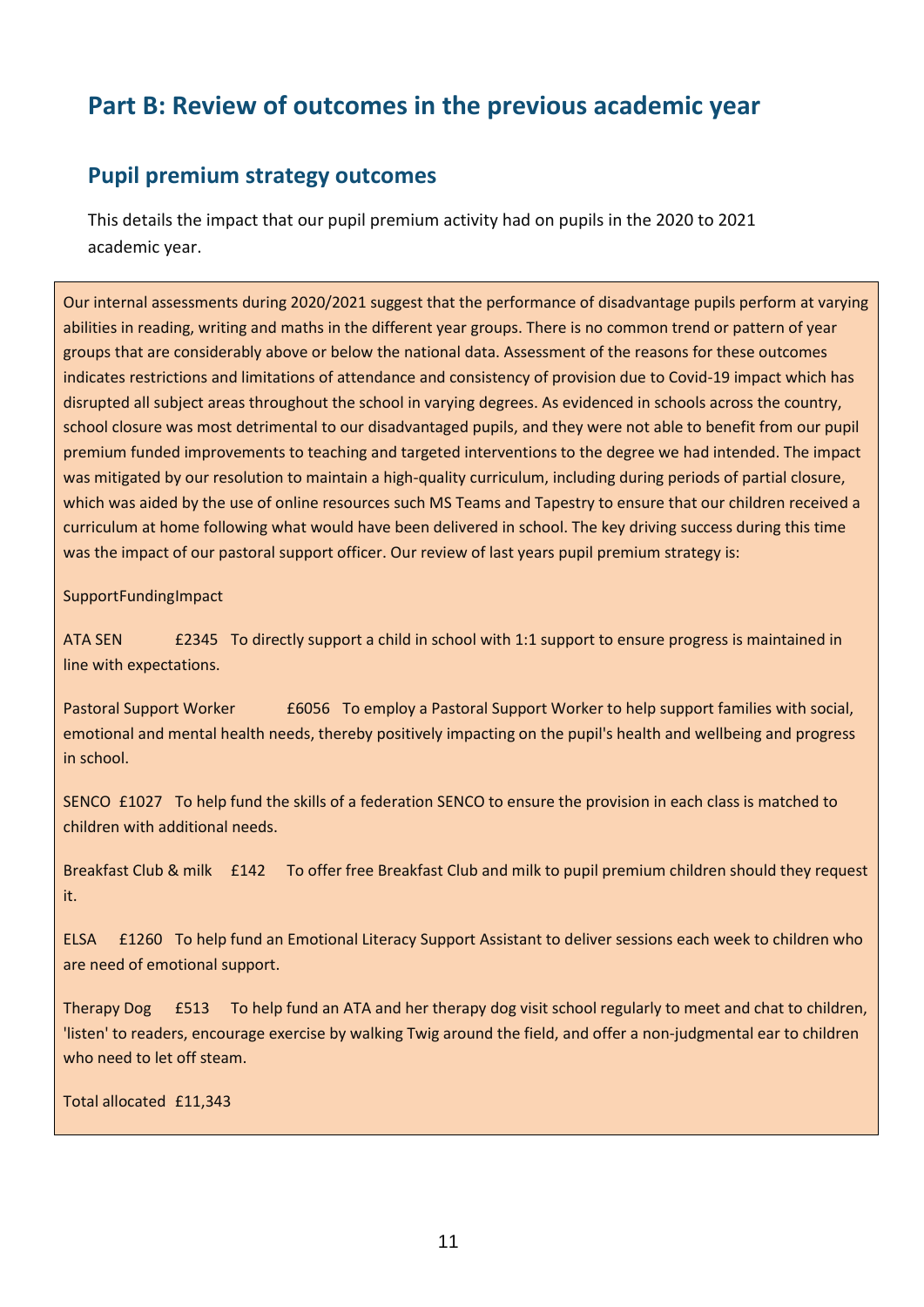## **Externally provided programmes**

*Please include the names of any non-DfE programmes that you purchased in the previous academic year. This will help the Department for Education identify which ones are popular in England*

| Programme            | Provider                |
|----------------------|-------------------------|
| White Rose Maths     | <b>Trinity MAT</b>      |
| No-Nonsense Spelling | <b>Babcock Spelling</b> |

## **Service pupil premium funding (optional)**

*For schools that receive this funding, you may wish to provide the following information:* 

| <b>Measure</b>                                                                    | <b>Details</b>                                           |
|-----------------------------------------------------------------------------------|----------------------------------------------------------|
| How did you spend your service pupil premium<br>allocation last academic year?    | Phonics catch-up.                                        |
| What was the impact of that spending on service<br>pupil premium eligible pupils? | Pupils reading at expected level for their<br>age-range. |